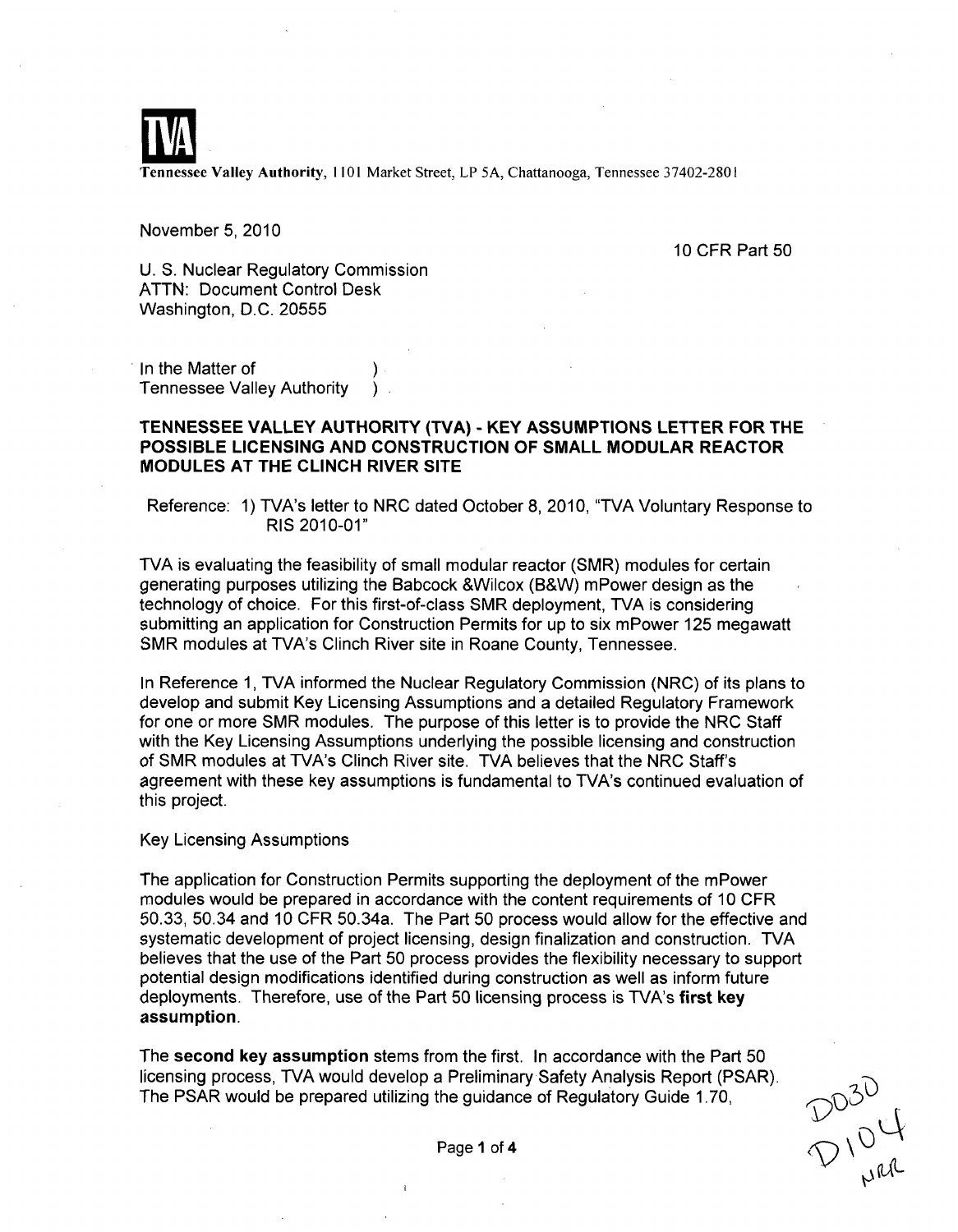Document Control Desk Page 2 November 5, 2010

Revision 3, and the organizational structure of the Standard Review Plan (SRP). The PSAR would include an evaluation of the facility against the SRP revision in effect six months prior to submittal of the application for the Construction Permits. The application would include an environmental report addressing the Environmental Standard Review Plan guidance contained in NUREG 1555.

Following the receipt of the NRC's draft Safety Evaluation Report for the PSAR, it is anticipated that a Design Certification Application (DCA) would be submitted to the NRC by Generation mPower, a B&W and Bechtel Corporation alliance. TVA proposes that through the NRC license review process, a "One Design - One Review" approach be adopted in anticipation of parallel Operating License submittals - TVA's Final Safety Analysis Report (OL-FSAR) as well as a Generation mPower DCA application. This is consistent with the concept of a design-centered review approach as described in Regulatory Issue Summary 2006-06, "New Reactor Standardization Needed To Support The Design-Centered Licensing Review Approach." To the extent that the scope and content of the FSAR's design overlap with a DCA submittal, TVA anticipates that the NRC Staff would perform a single review of the generic content common to both the FSAR and DCA, consistent with the design-centered review approach. Based on the likelihood of parallel submittals, the third key assumption is the utilization of a "One Design - One Review" approach.

In accordance with 10 CFR 50.31, Combining Applications, TVA would combine license applications for Part 30, 40, 50, and 70 licenses. This is consistent with the process currently being used for licensing new reactors and represents TVA's fourth key assumption.

As described previously, TVA is evaluating the mPower technology for use at its Clinch River site. The mPower design makes substantial use of modular construction technology which enables major portions of the plant to be fabricated in controlled manufacturing environments and shipped to the site via rail and trucks. TVA plans to use Generation mPower as its vendor responsible for the development of the mPower reactors. As a result of treating Generation mPower as a vendor, the fabrication of major plant components may begin before the issuance of the Construction Permits and may require NRC inspection resources in advance of the Construction Permits' issuance. This will necessitate close coordination and timely communication of manufacturing plans and schedules to facilitate NRC Inspection activities. TVA's fifth key assumption is that the NRC Staff would inspect Generation mPower as a vendor.

The SMR initial test program would be developed using the guidance of Regulatory Guide 1.68, Revision 3, to assure that all Systems, Structures, and Components (SSCs) important to safety are tested to demonstrate that the facility can be operated in  accordance with design requirements and in a manner that will not endanger the health and safety of the public. The scope of the inspection and enforcement program along with the initial test program that encompasses site preparation inspections, construction inspections, manufacturing inspections, and system tests through hot functional testing will inform and demonstrate successful execution of future Inspections, Tests, Analysis and Acceptance Criteria (ITAAC) that may be specified in Design Certification or Combined Operating License applications. This represents TVA's sixth key assumption.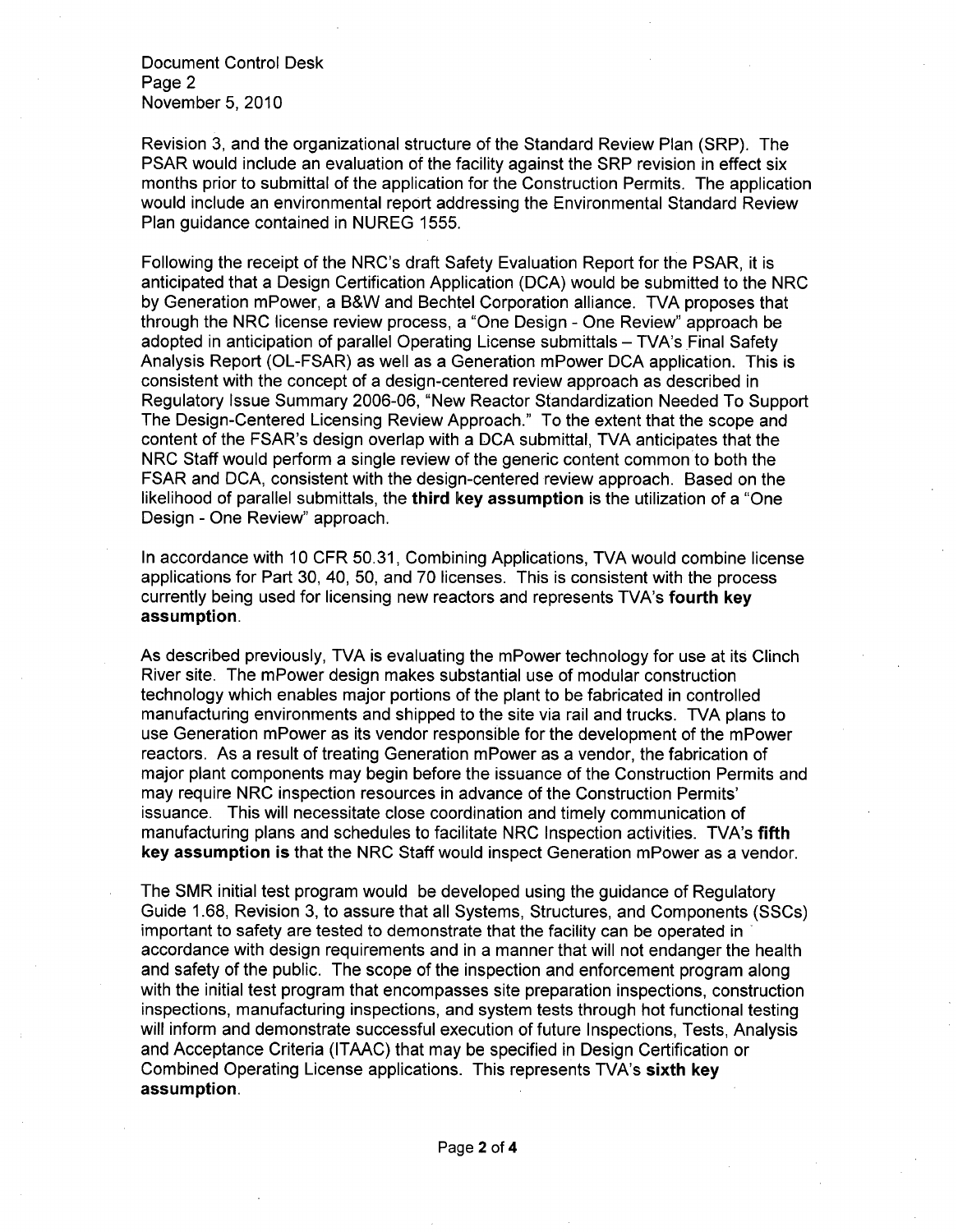Document Control Desk Page 3 November 5, 2010

As mentioned previously, TVA believes that the NRC Staff's agreement with these key assumptions is fundamental to TVA's consideration of whether to continue the evaluation of potentially licensing and constructing SMR modules at its Clinch River site. These key assumptions will also serve as a basis for the development of a detailed Regulatory Framework for constructing and operating SMR modules as mentioned in Reference 1.

TVA will keep the NRC Staff informed of its ongoing activities related to these evaluations and looks forward to hearing the NRC Staff's views and feedback. Please contact Gordon Arent at (423)-751-2233 if you have questions.

Sincerely,

*Clark a. Son* 

**<sup>J</sup>~k A.** Bailey *f* Vide President, Nucleal Generation Development Nuclear Generation Development and Construction

cc: See Page 4

ð